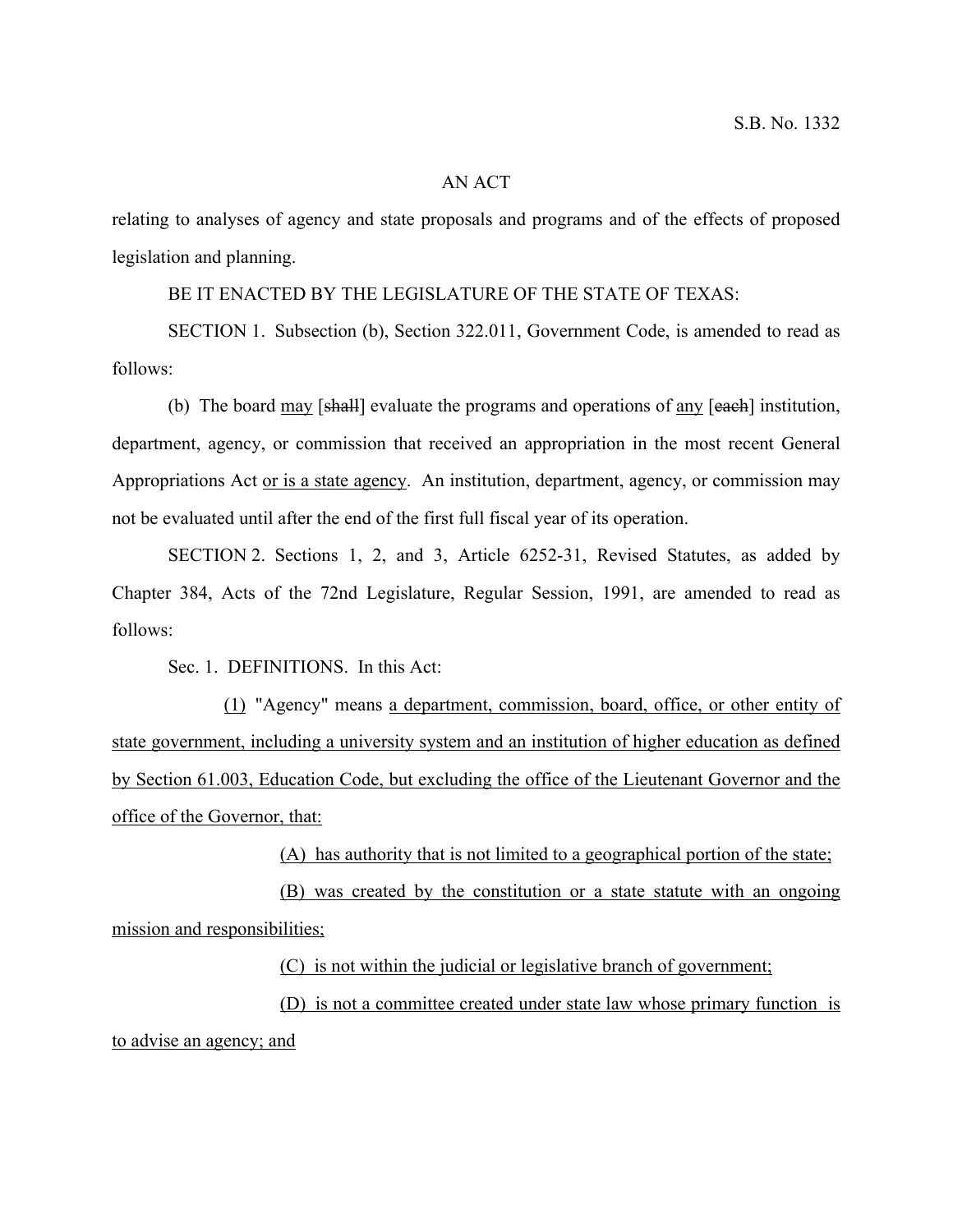(E) is not a state-funded junior or community college [an agency, board, commission, or other office of the executive branch of state government, except the office of the Lieutenant Governor].

(2) "Capital improvement" means any building or infrastructure project that will be owned by the state and built with direct appropriations or with the proceeds of state-issued bonds or paid from revenue sources other than general revenue.

(3) "Plan" means a strategic plan as required by this Act.

Sec. 2. STRATEGIC PLANS. (a) Each agency shall develop a strategic plan for its operations in accordance with the provisions of this Act and the goals established hereunder. The Legislative Budget Board and the Governor's Office of Budget and Planning shall determine the elements required to be included in each agency's strategic plan. Unless modified by the Legislative Budget Board and the Governor's Office of Budget and Planning, each [The] plan shall include each of the following items or an explanation why an item does not apply to the agency:[.]

(1) A statement of the mission, goals, and objectives of the agency;

(2) Measures of the output and outcome of the agency in terms of indicators to be developed under this Act;

(3) Identification of priority and other service populations, or other service measures, under current law and how those populations are expected to change within the period of the plan;

(4) An analysis of the use of current agency resources in meeting current needs and expected future needs, and additional resources that may be necessary to meet future needs;

(5) An analysis of any likely or expected changes in the services provided by that agency due to changes in state or federal law;

(6) Plans and strategies for meeting current and future needs and achieving the goals established for the particular area of state government; [and]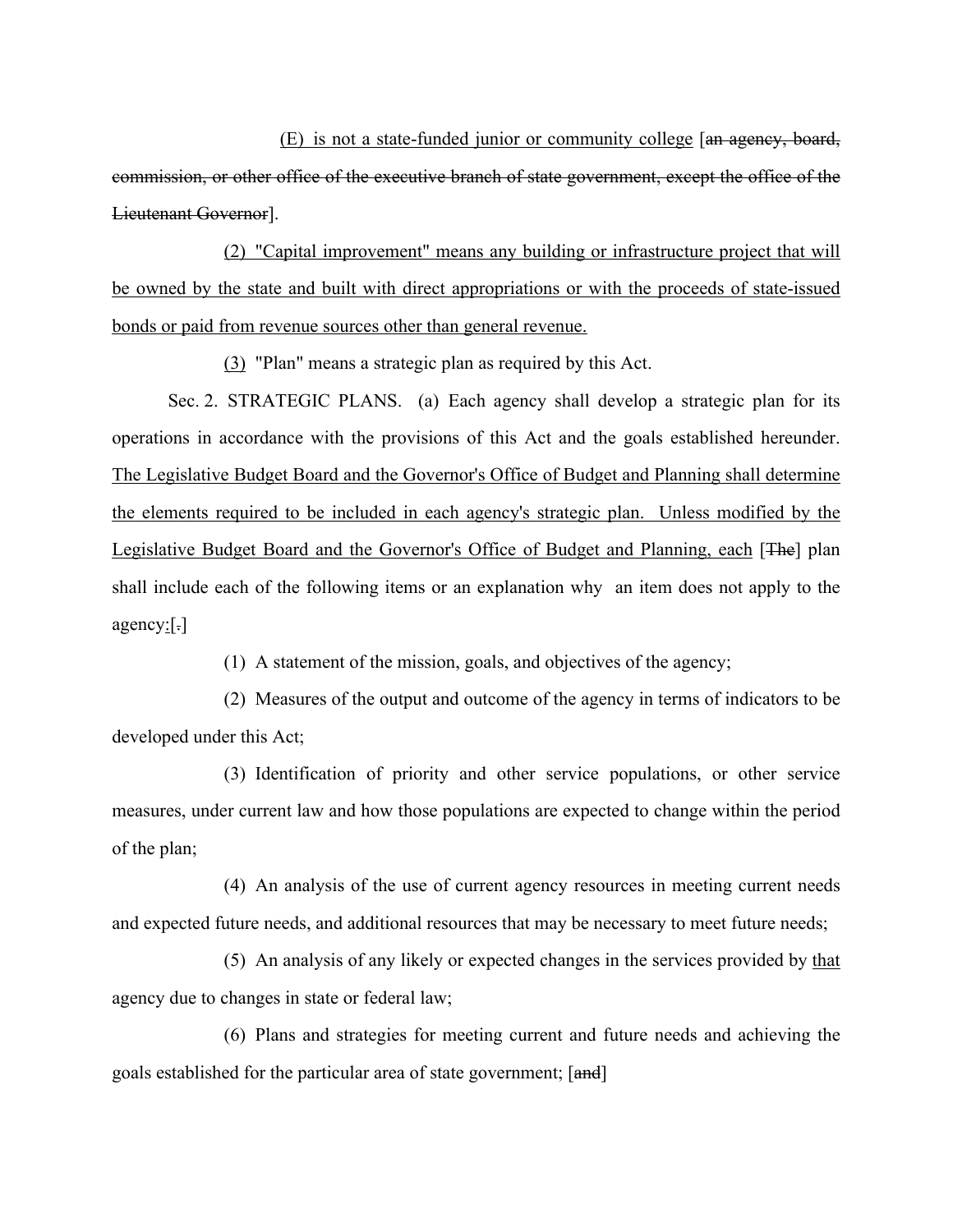(7) A description of the capital improvement needs of the agency during the period covered by the plan;

(8) A prioritization, if appropriate, of the capital improvement needs of the agency during the period; and

(9) Other information that may be required.

(b) Each agency shall issue a plan [not later than March 1 of] each even-numbered year. The plan will cover a period of five fiscal years beginning with the next odd-numbered fiscal year [six years from the date that it is required to be issued]. The Texas Higher Education Coordinating Board, in conjunction with all state-funded junior and community colleges, shall develop a consolidated public junior and community college strategic plan under this Act.

(c) Each agency shall send a copy of each plan issued to the Governor, the Lieutenant Governor, the Speaker of the House, the Legislative Budget Board, the Sunset Commission, the State Auditor, and the Comptroller, and two copies to the Legislative Reference Library and the state publications clearinghouse of the Texas State Library.

(d) Compilation of State Agency Plan.

(1) The Governor's Office of Budget and Planning and the Legislative Budget Board shall develop forms and instructions for the use of the agencies in the preparation of their plans.

(2) The Governor's Office of Budget and Planning and the Legislative Budget Board shall work with individual agencies to determine acceptable measures of [workload, output, and] outcome, output, unit cost, and cost effectiveness for use in plans.

(3) Upon receipt of the individual agency plans, the Governor's Office of Budget and Planning and the Legislative Budget Board may [shall] work together to compile a long-range strategic plan for state government based on the individual agency plans. The compiled long-range plan shall serve as the strategic plan for the chief executive officer of the state.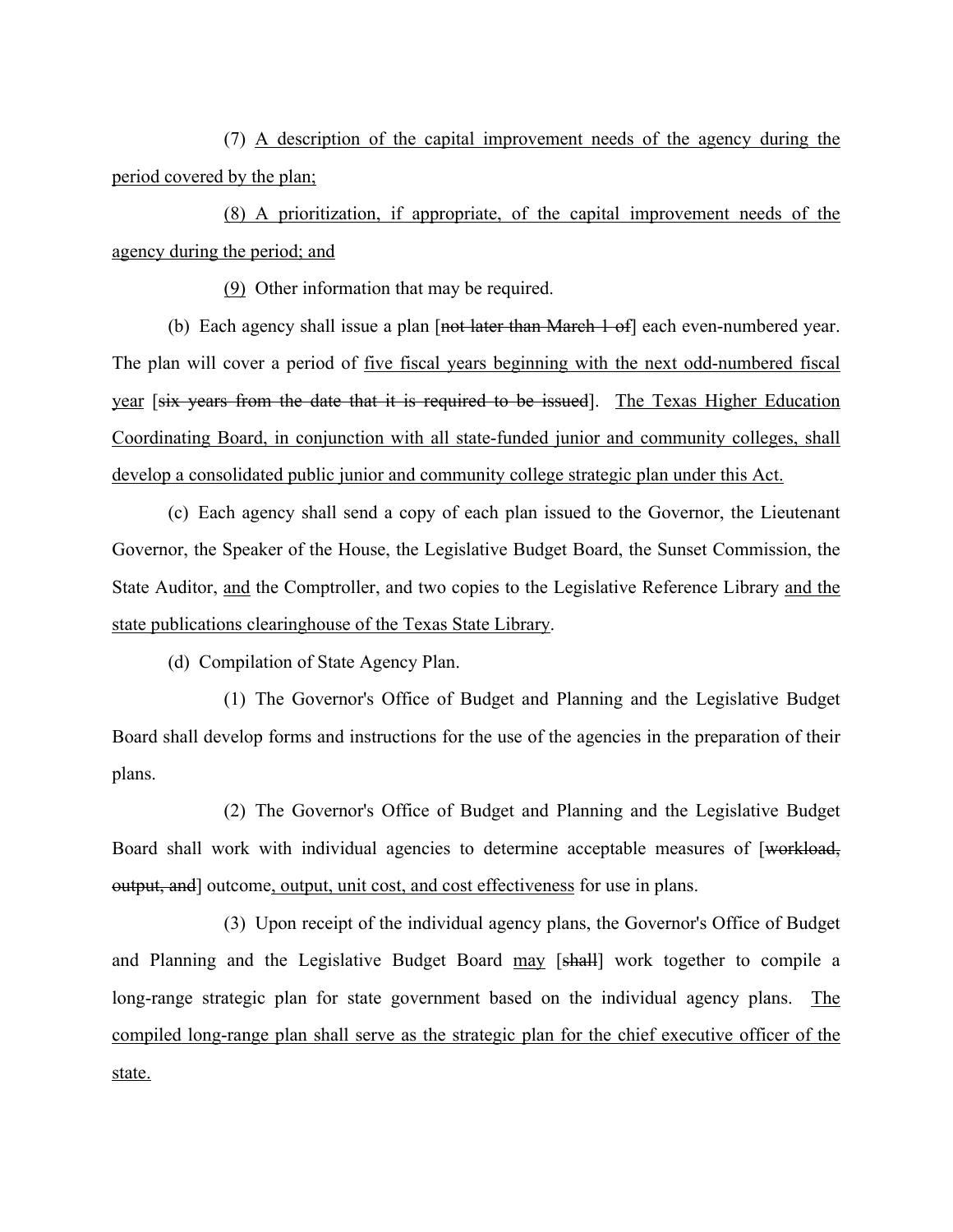(4) If additional information is required concerning any agency plan submitted, the Governor's Office of Budget and Planning or the Legislative Budget Board may request such information from the agency and the information shall be supplied in a timely fashion.

(5) The Legislative Budget Board, together with the Governor's Office of Budget and Planning, may hold hearings on any matter required by this Act.

(6) The final compiled report shall be submitted to the Governor, the Lieutenant Governor, the Comptroller, and each member of the Legislature not later than the seventh working day of each regular session of the Legislature [September 1 of each even-numbered year].

Sec. 3. GOALS FOR STATE GOVERNMENT. (a) The governor, in cooperation with the Legislative Budget Board, shall establish and adopt goals for achievement for each functional area of state government. Unless modified by the Governor's Office of Budget and Planning and the Legislative Budget Board, these functional areas shall  $[t_0]$  include:

- (1) Education;
- (2) Regulation [Regulatory];
- (3) Natural Resources;
- (4) Health;
- (5) Human Services;
- (6) Transportation;
- (7) Public Safety and Corrections;
- (8) General Government; and
- (9) State Employee Benefits.

(b) A statement of the goals in each applicable functional area shall be provided to each state agency [not later than October 1 of each odd-numbered year].

SECTION 3. Subsection (c), Section 4, Article 6252-31, Revised Statutes, as added by Chapter 384, Acts of the 72nd Legislature, Regular Session, 1991, is amended to read as follows: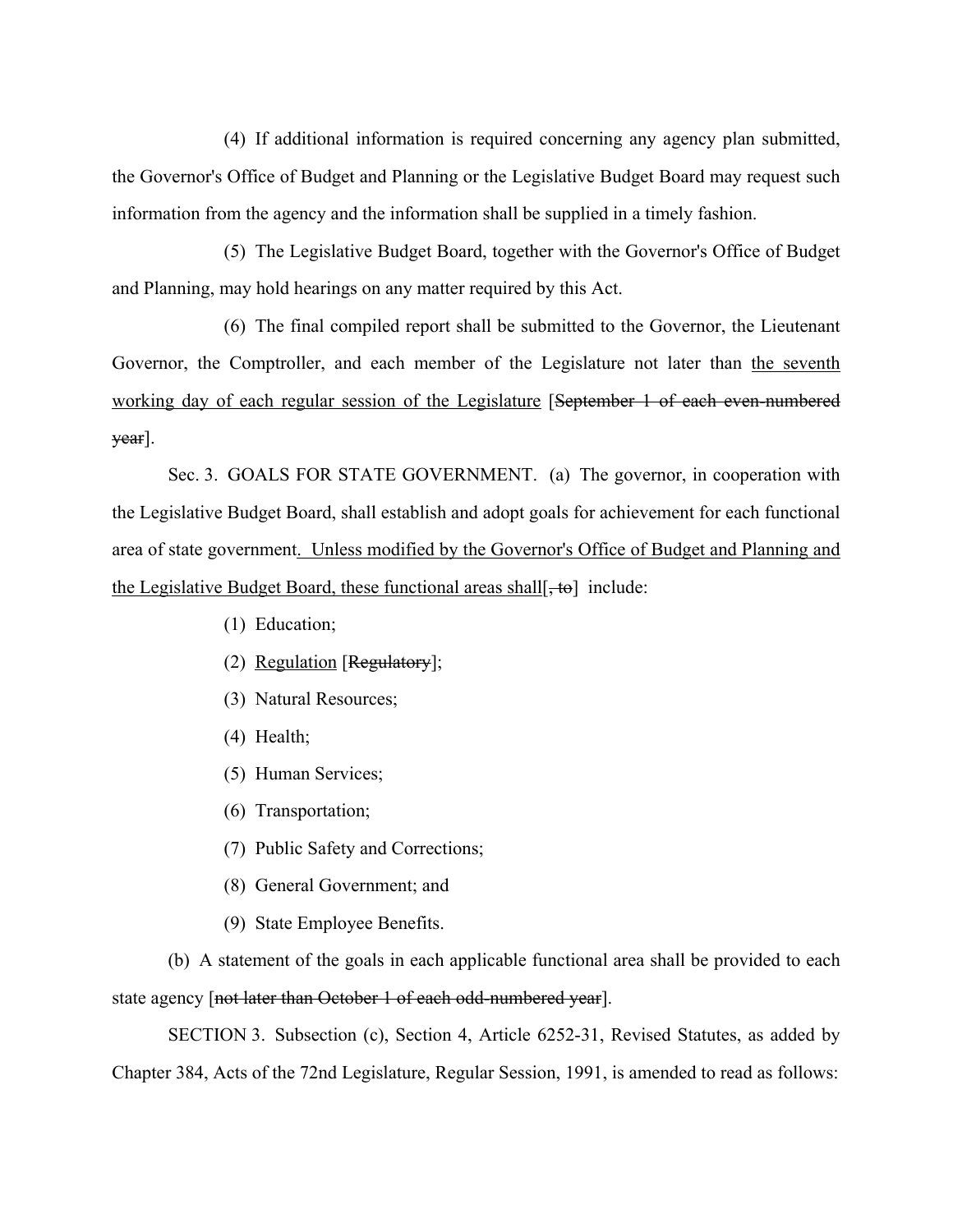(c) The information shall be provided not later than March 1 [September 1] of each even-numbered [odd-numbered] year.

SECTION 4. Section 7, Article 6252-31, Revised Statutes, as added by Chapter 384, Acts of the 72nd Legislature, Regular Session, 1991, is amended to read as follows:

Sec. 7. COMPTROLLER'S REVIEW. The Comptroller may periodically review and analyze the effectiveness and efficiency of the policies, management, fiscal affairs, and operations of state agencies, and shall report the Comptroller's [his] findings to the Governor, Lieutenant Governor, and Speaker of the House of Representatives. The Legislature may consider the Comptroller's reports in connection with the legislative appropriations process.

SECTION 5. (a) The Legislative Budget Board shall examine methods to identify and quantify the spending interrelationships between functional areas, agencies, goals, objectives, and strategies.

(b) In examining these methods, the board shall consider interrelationships that are caused by increased or decreased need for state spending by various population groups as well as interrelationships that result from requirements or prohibitions provided by federal and state statutes and case law. The board shall consider demographic projections as well as state revenue projections.

(c) The board may apply methods examined under this section in a pilot program involving the analysis of budget proposals or agency strategic plans in one or more functional areas or of one or more state agencies.

(d) All state agencies shall cooperate with the board in its performance of its functions under this section.

(e) The board shall report to the 74th Legislature its findings and recommendations regarding feasible methodologies and potential applications to the state's strategic planning, budgeting, and legislative processes. The recommendations shall address existing and proposed goals, objectives, and strategies as outlined in the state's strategic plan and the General Appropriations Act.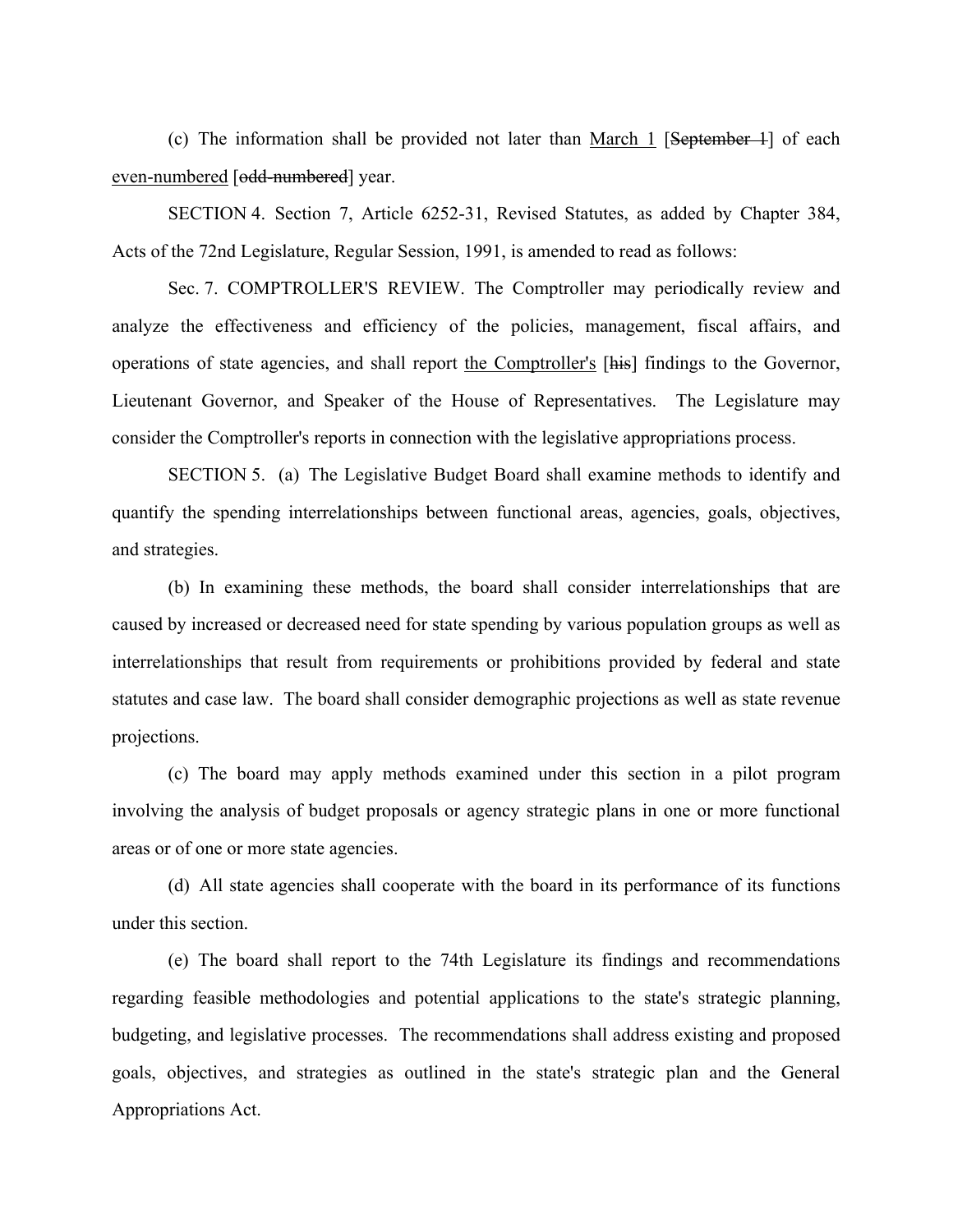SECTION 6. The following provisions are repealed:

(1) Subchapter F, Chapter 316, Government Code;

(2) Section 7B, Chapter 1078, Acts of the 70th Legislature, Regular Session, 1987 (Article 717k-7, Vernon's Texas Civil Statutes);

(3) Section 8, Article 6252-31, Revised Statutes, as added by Chapter 384, Acts of the 72nd Legislature, Regular Session, 1991; and

(4) Article 6252-32, Revised Statutes.

SECTION 7. The importance of this legislation and the crowded condition of the calendars in both houses create an emergency and an imperative public necessity that the constitutional rule requiring bills to be read on three several days in each house be suspended, and this rule is hereby suspended.

President of the Senate Speaker of the House

I hereby certify that S.B. No. 1332 passed the Senate on May 11, 1993, by a viva-voce vote; and that the Senate concurred in House amendments on May 28, 1993, by a viva-voce vote.

 $\mathcal{L}_\text{max} = \mathcal{L}_\text{max} = \mathcal{L}_\text{max} = \mathcal{L}_\text{max} = \mathcal{L}_\text{max} = \mathcal{L}_\text{max} = \mathcal{L}_\text{max} = \mathcal{L}_\text{max} = \mathcal{L}_\text{max} = \mathcal{L}_\text{max} = \mathcal{L}_\text{max} = \mathcal{L}_\text{max} = \mathcal{L}_\text{max} = \mathcal{L}_\text{max} = \mathcal{L}_\text{max} = \mathcal{L}_\text{max} = \mathcal{L}_\text{max} = \mathcal{L}_\text{max} = \mathcal{$ 

Secretary of the Senate

 $\mathcal{L}_\text{max}$  and  $\mathcal{L}_\text{max}$  and  $\mathcal{L}_\text{max}$  and  $\mathcal{L}_\text{max}$  and  $\mathcal{L}_\text{max}$ 

 $\mathcal{L}_\text{max}$  and  $\mathcal{L}_\text{max}$  and  $\mathcal{L}_\text{max}$  and  $\mathcal{L}_\text{max}$  and  $\mathcal{L}_\text{max}$ 

I hereby certify that S.B. No. 1332 passed the House, with amendments, on May 26, 1993, by a non-record vote.

Chief Clerk of the House